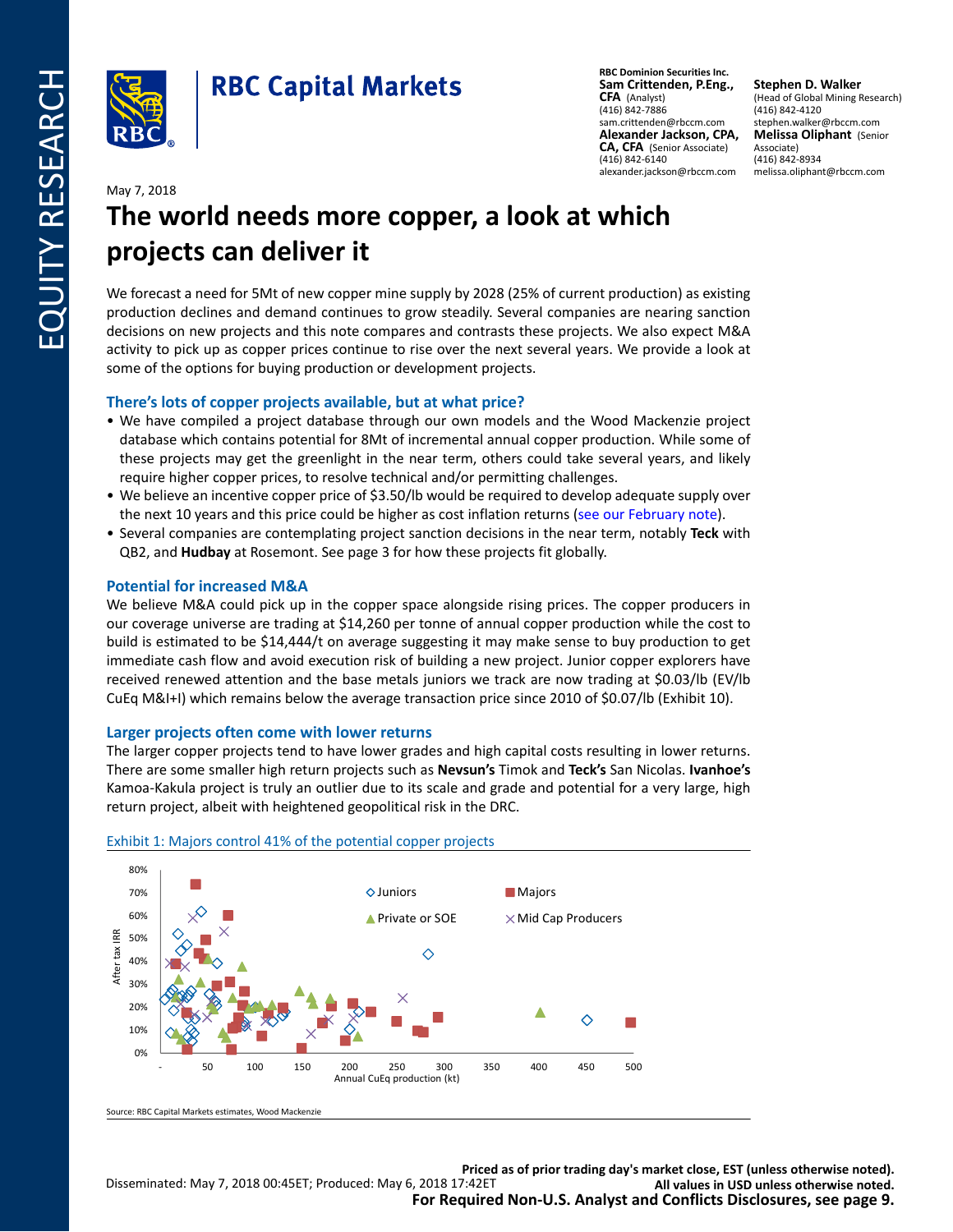

#### **The world needs more copper as we enter a structural deficit**

If you are reading this note, you have probably seen some version of the chart below showing the potential for a large copper supply deficit to form within a few years as existing mine supply declines and demand continues on its steady rise. We estimate 5Mt of new copper supply is required by 2028, in a market with consumption of 28Mt (Exhibit 2).

The purpose of this report is to compare potential copper projects as several companies are contemplating sanction decisions in the near term, notably **Teck at QB2** and **Hudbay at Rosemon**t, while others like **Lundin Mining** are actively looking for projects to acquire.

Exhibit 2: The world needs more copper with potential for large deficits in coming years



#### **Where is all that copper going to come from?**

Through a combination of our own models and Wood Mackenzie's copper project data, there appears to be roughly 8Mt/year of identifiable projects at various stages of development. The chart below shows that Major producers own 41% of the project, small and mid-tier copper producers 13%, pre-production juniors 24%, and private companies and state owned entities which own 22%.





Source: RBC Capital Markets estimates | RBC copper forecasts: \$3.25/lb for 2018/19, \$3.50/lb in 2020, \$3.75/lb in 2021/22, \$3.00/lb long term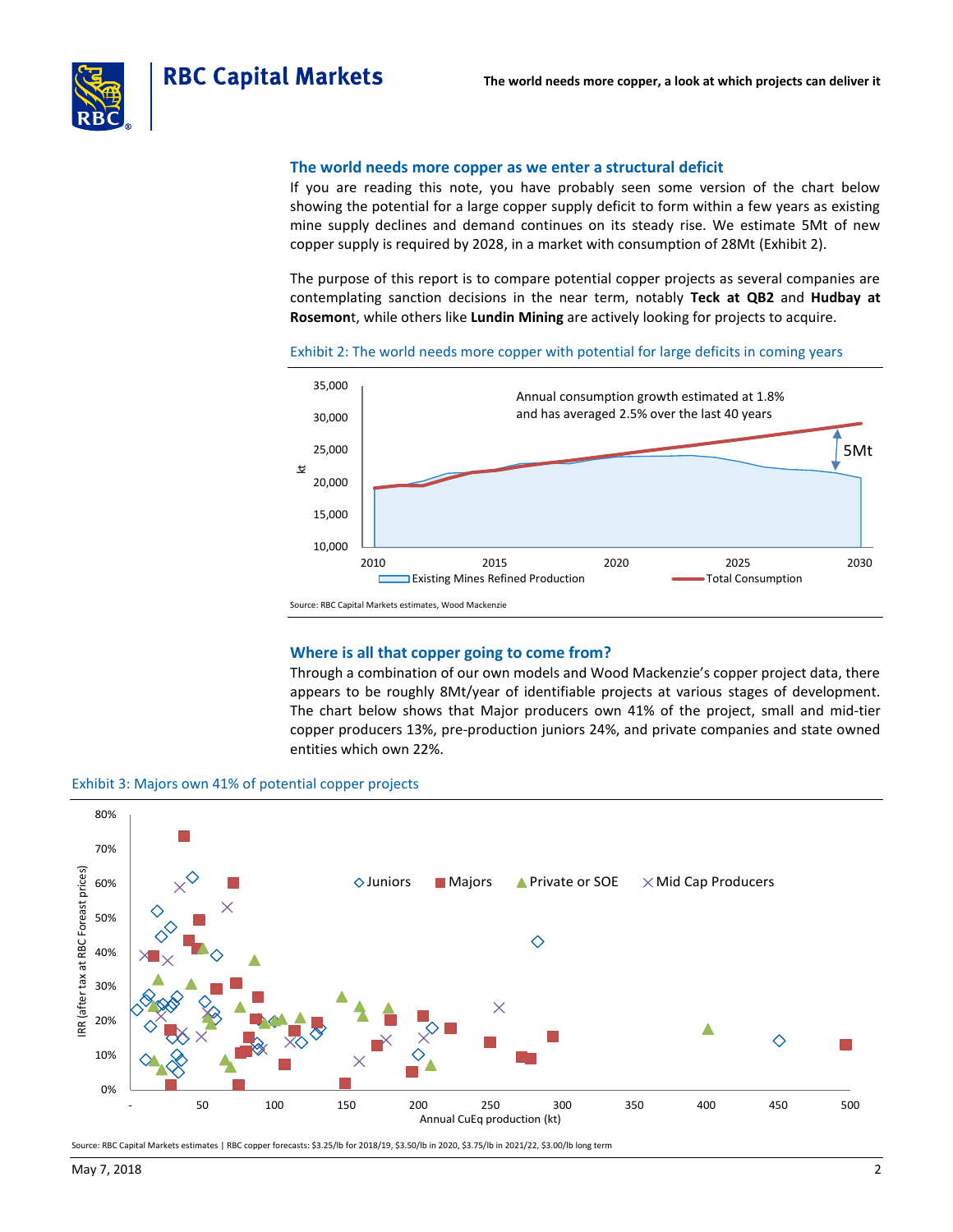

#### **Larger projects tend to come with lower IRRs**

Comparing projects by average annual copper equivalent production and IRR shows most of the larger projects tend to have lower IRRs, unless they have above average grades or significant by-product credits. We believe this is due to the larger capital costs and more drawn out construction periods. Nevertheless, it is interesting to highlight where some notable projects screen on this basis. **Nevsun's** Timok project stands out in terms of IRR, while **Ivanhoe's** Kamoa-Kakula project is truly an outlier due to scale and grades. **Hudbay's** Rosemont and **Teck's** QB2 are below average in terms of IRR but both have potential for a meaningful production impact for their respective companies and long mine lives to benefit from multiple metal price cycles.

The other way to think about this is incentive price and we believe a \$3.50/lb copper price would be required to generate a 15% return to meet the required copper production levels. This could be higher if there is a rush to build projects and capital cost inflation comes back in a meaningful way. See our note from February on the challenge in generating returns in a rising commodity price environment [\(here\)](https://www.rbcinsightresearch.com/ui/main/report/910ee82c-b85a-4d4f-9e6f-ecd5a6bb232c/2/eUhublE1c2U5bkh6TkluMDF2SlZ1RVljTXlJV2NJSEJWZ2hPZlZua0V6bz0%3D)

*We acknowledge that these projects are at various stages of development and some project estimates may be more up to date and/or realistic than others. There are also ways to improve these projects through exploration success and other optimizations.*

#### Exhibit 4: Bigger production usually comes with larger capex, longer schedule at the expense of IRR



RBC copper forecasts: \$3.25/lb for 2018/19, \$3.50/lb in 2020, \$3.75/lb in 2021/22, \$3.00/lb long term Source: RBC Capital Markets estimates, Wood Mackenzie, Company Reports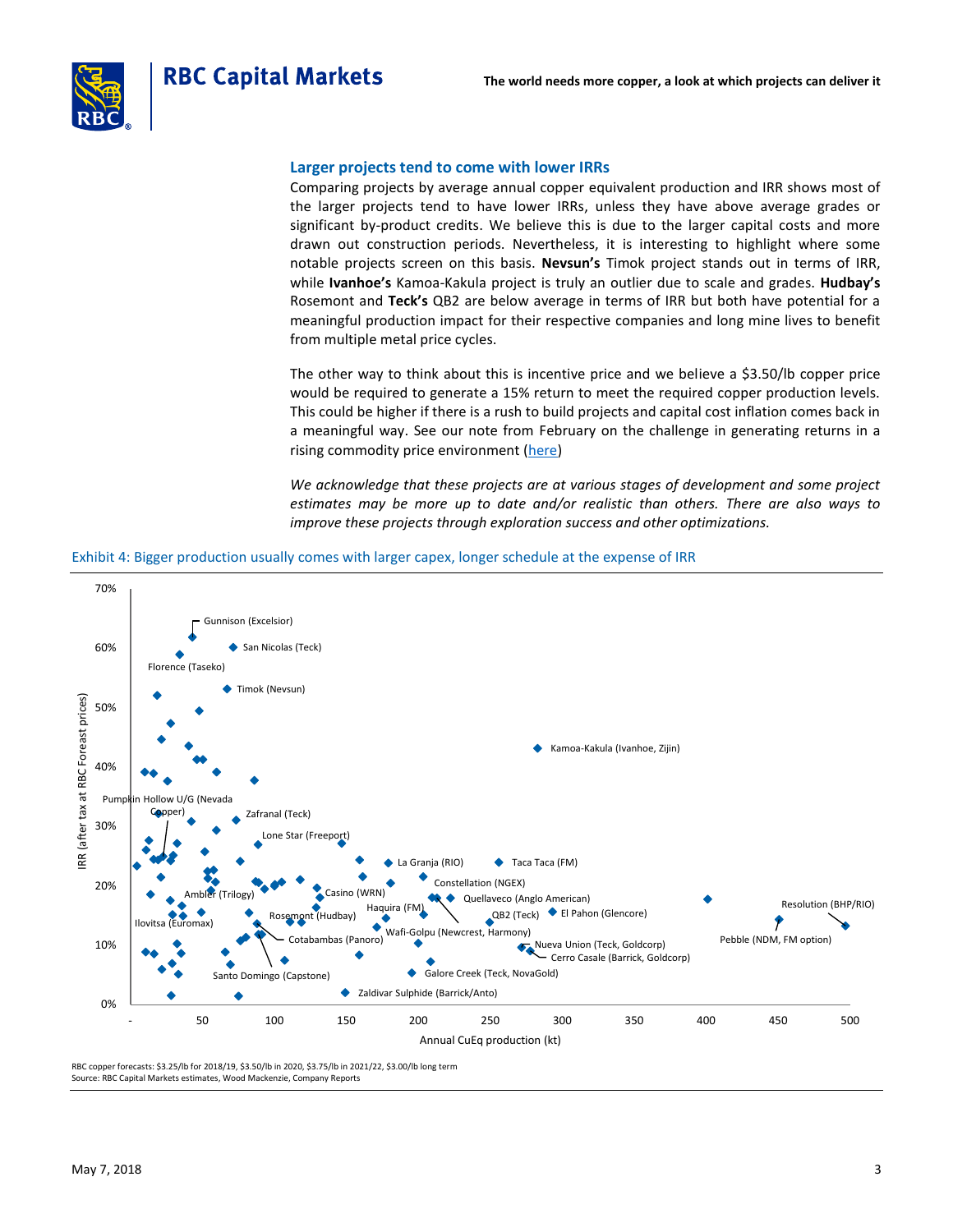

**Bang for the buck:** Comparing NPV and initial capex, the average profitability index (NPV/initial capex) in this database is 1.3x at our forecast prices (Exhibit 5).





Source: RBC Capital Markets estimates, Wood Mackenzie, Company Reportsm | RBC copper forecasts: \$3.25/lb for 2018/19, \$3.50/lb in 2020, \$3.75/lb in 2021/22, \$3.00/lb long term

**Long mine life assets can benefit from multiple copper cycles:** There are some long mine life projects with potential to generate strong margins for 20+ years (Exhibit 6).





Source: RBC Capital Markets estimates, Wood Mackenzie, Company Reports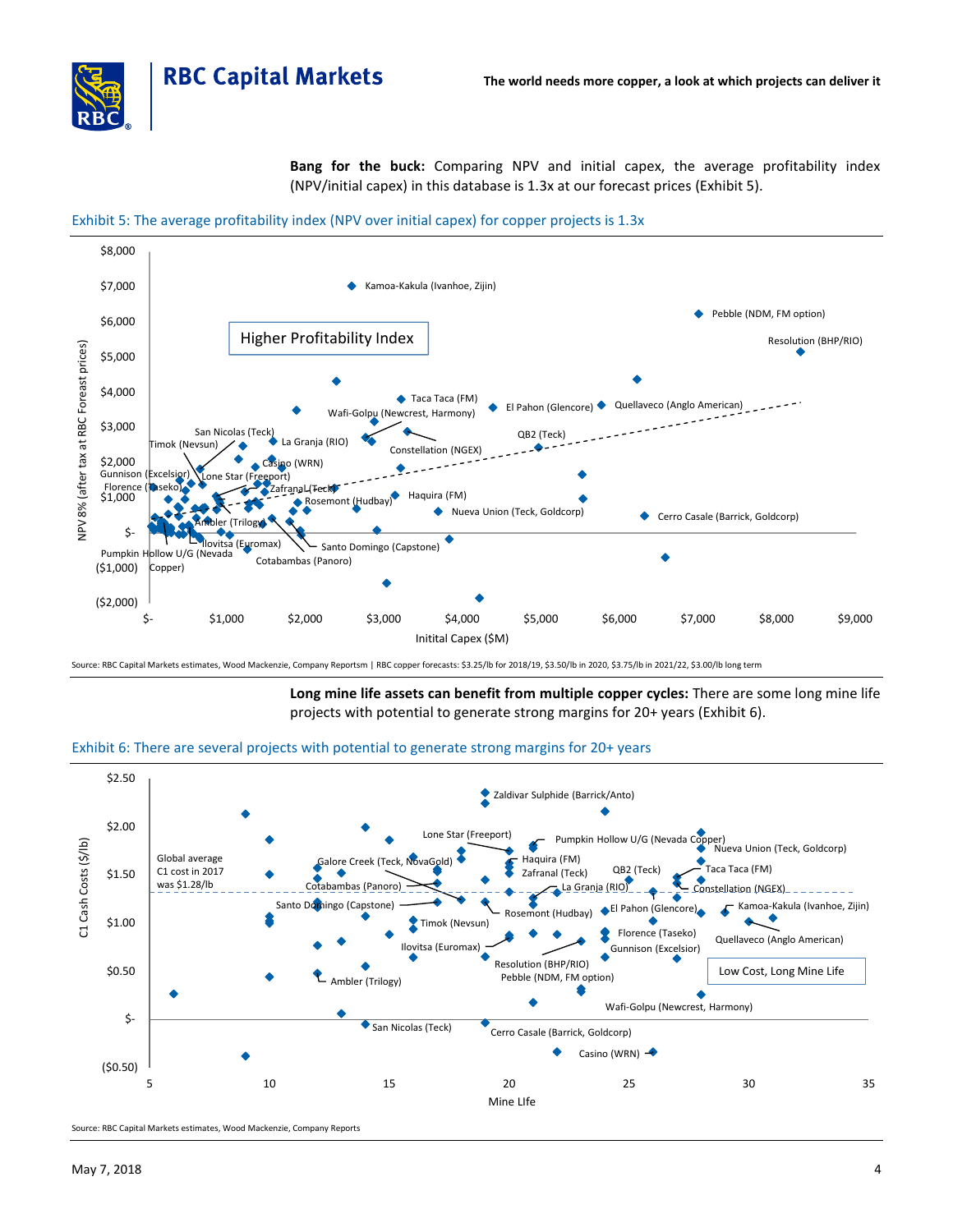



### **Capital Intensity Trends**

Capital intensity has risen alongside the decline in mined copper grades and projects completed over the last few years cost roughly \$15,000/t of annual copper equivalent production, nearly triple the average from 1990-2005 of \$5,500/t when the copper price averaged \$1.01/lb (Exhibit 7). This is similar to the average within the copper project database which is \$14,444/t (Exhibit 8).





Source: RBC Capital Markets estimates, Bloomberg, Wood Mackenzie

#### Exhibit 8: Smaller higher grade projects tend to have lower capital intensity



RBC copper forecasts: \$3.25/lb for 2018/19, \$3.50/lb in 2020, \$3.75/lb in 2021/22, \$3.00/lb long term Source: RBC Capital Markets estimates, Wood Mackenzie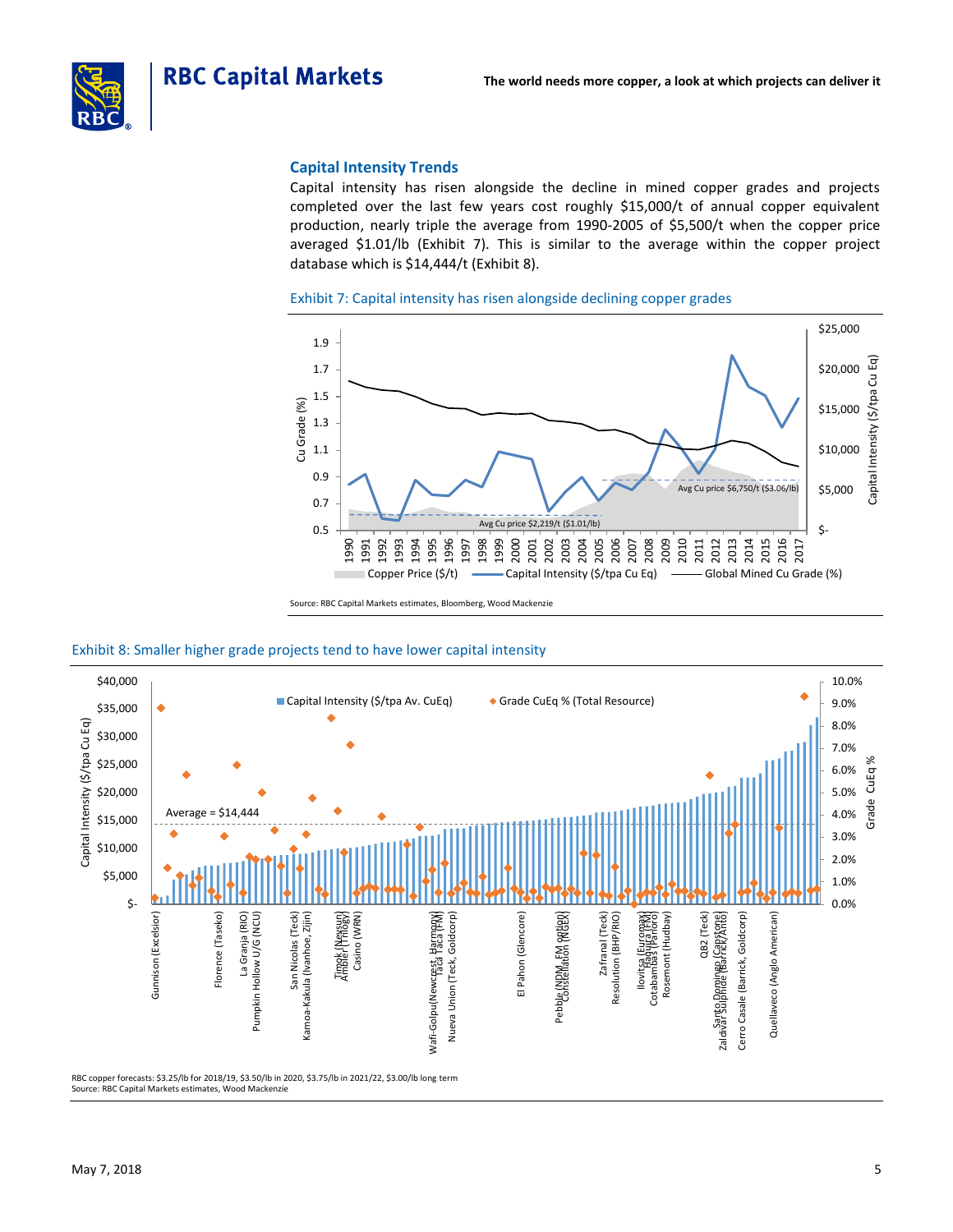

#### **Potential for increased M&A if cycle heats up**

We believe M&A activity could increase if copper prices remain strong and companies look to restock project pipelines. **Lundin Mining** and **Capstone** have expressed a desire to pursue M&A. Options include acquiring a producing asset or a development stage project. Currently the copper companies in our coverage universe are trading at \$14,260 per tonne of copper equivalent annual production, which is right at the average cost to build green field projects at \$14,444/t (Exhibit 9).



Exhibit 9: The cost to buy production is comparable to the cost to build production

Source: RBC Capital Markets estimates, ThomsonONE, Wood Mackenzie

The median transaction for producing assets since 2010 was completed at \$22,000/t, which would be a 50% premium to the current trading range noted above (Exhibit 10).



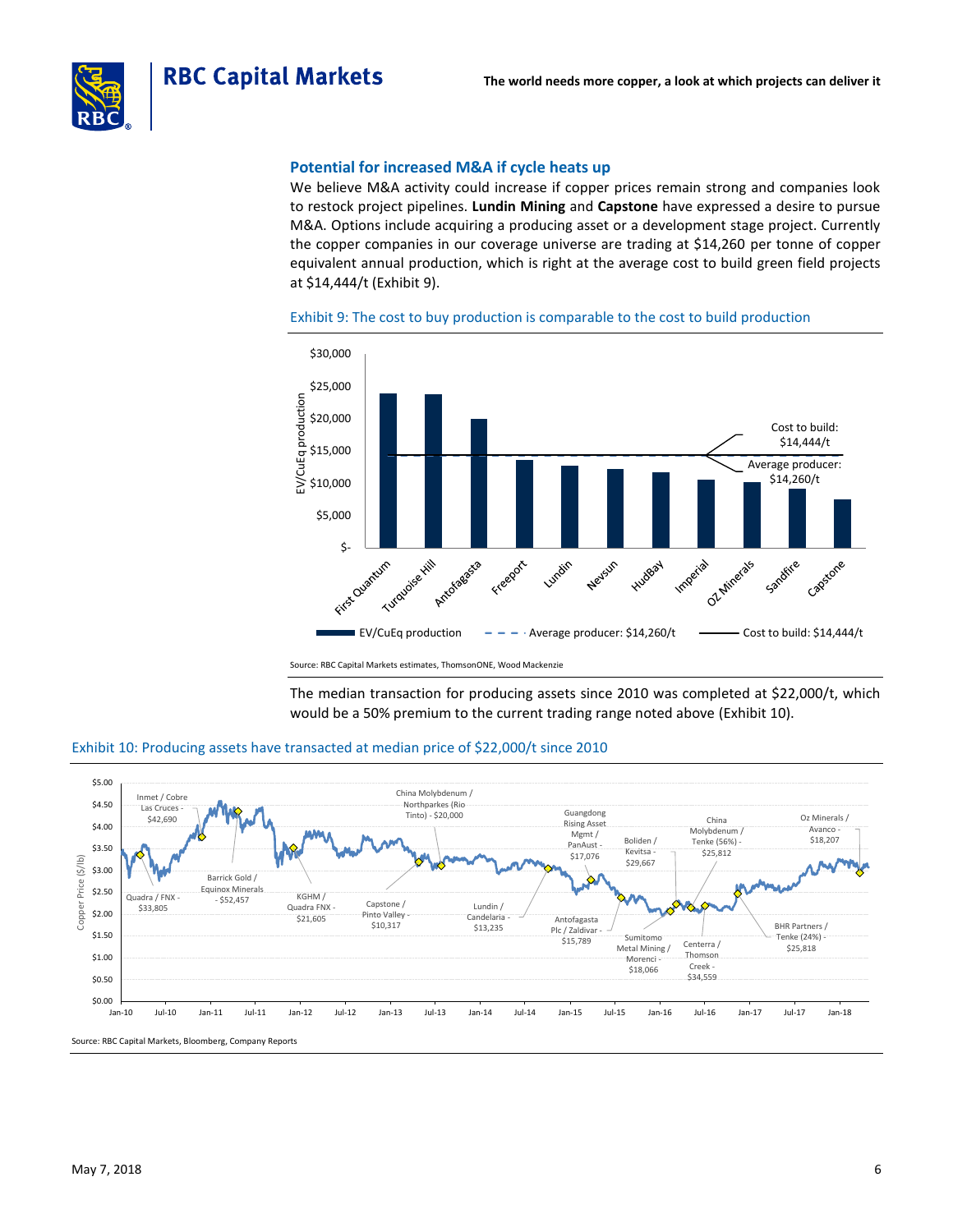

For junior base metals companies, including copper and zinc, the current trading range on an EV/pound basis (M&I+I, CuEq) is \$0.03/lb, which is below the average takeover since 2010 of \$0.07/lb (Exhibit 11).

Exhibit 11: Junior base metals companies (includes copper and zinc) trade a discount to the historic takeover price



Source: RBC Capital Markets, Company Reports, ThomsonONE

The average takeover since 2010 was completed at \$0.07/lb EV/lb (CuEq, M&I+I) (Exhibit 12).

### Exhibit 12: Base metals precedent transactions for pre-production assets since 2010

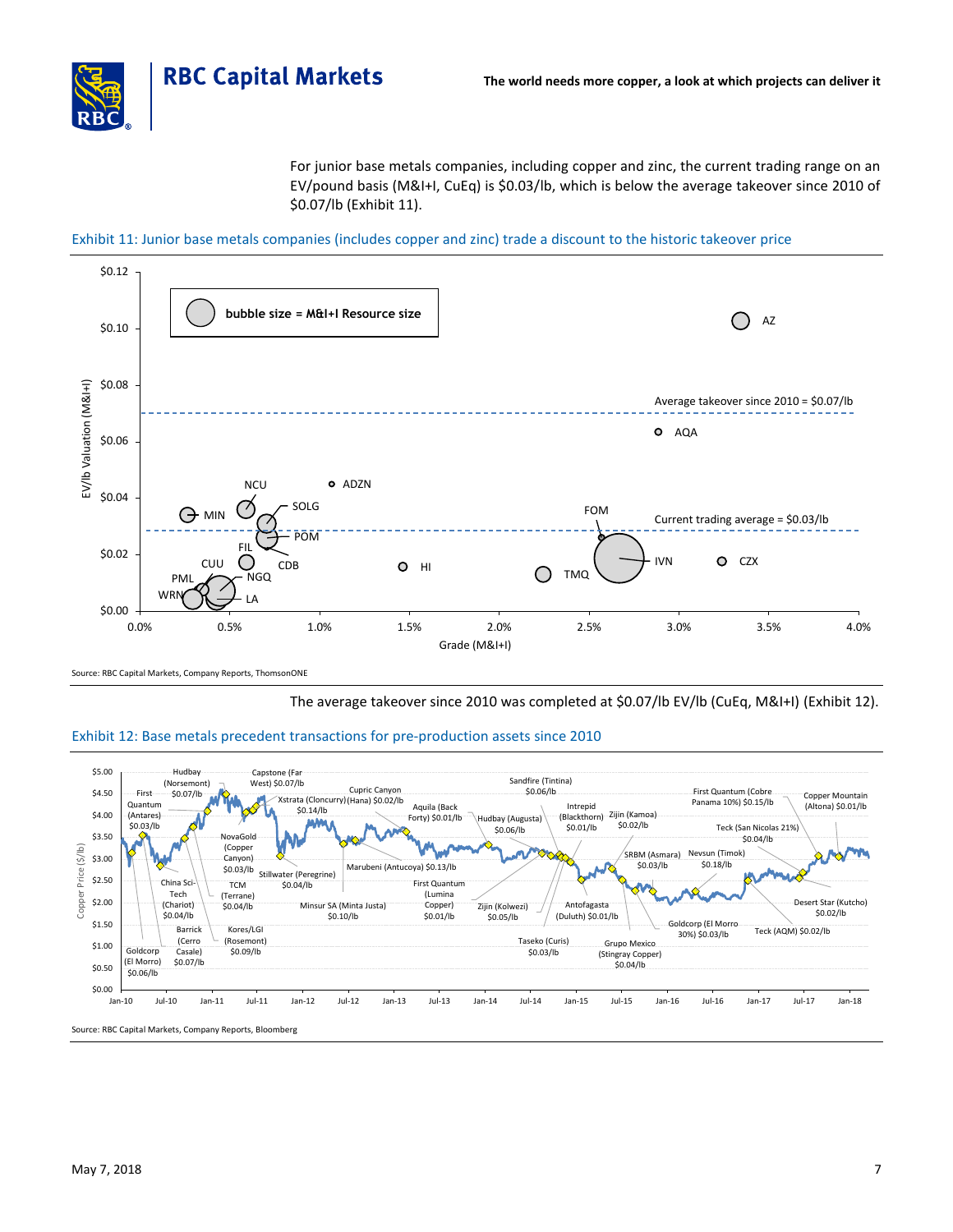

# **Appendix – RBCCM pre-production base metals comps**

| Company                          | Ticker -<br>Exch | <b>Price</b><br>(5/sh) | <b>YTD</b><br>Perf. | Shares O/S<br>(MM) | Mkt. Cap<br><b>US\$M</b> | <b>EV</b><br><b>US\$M</b> | <b>M&amp;I</b> | <b>Contained (MM lbs) - CuEq</b><br>M&H | Grade (%)<br>M&I+I - CuEq | <b>M&amp;I</b> | <b>Valuation (EV/lb)</b><br>M&H | <b>Wkg Cap</b><br>(US\$M) | Area of<br><b>Major Exploration</b> |
|----------------------------------|------------------|------------------------|---------------------|--------------------|--------------------------|---------------------------|----------------|-----------------------------------------|---------------------------|----------------|---------------------------------|---------------------------|-------------------------------------|
| Aquila Resources                 | AQA-T            | C\$0.27                | 2%                  | 331.0              | \$64                     | \$70                      | 971            | 1,111                                   | 2.9%                      | 7.3c           | 6.3c                            | \$13                      | Michigan                            |
| Arizona Mining (Taylor only)     | $AZ-T$           | C\$4.15                | 20%                 | 313.0              | \$990                    | \$970                     | 6,587          | 9,670                                   | 3.3%                      | 14.7¢          | 10.0¢                           | \$70                      | Arizona                             |
| <b>Adventus Zinc Corporation</b> | ADZN-V           | C\$0.85                | 12%                 | 57.0               | \$38                     | \$29                      | 562            | 652                                     | 1.1%                      | 5.2c           | 4.5c                            | \$8                       | Newfoundland                        |
| Canada Zinc Metals               | CZX-V            | C\$0.31                | \$0.15              | 167.0              | \$40                     | \$37                      | 1,689          | 2,157                                   | 3.2%                      | 2.2c           | 1.7c                            | \$6                       | <b>British Columbia</b>             |
| Copper Fox                       | CUU-V            | C\$0.10                | (27%)               | 437.0              | \$32                     | \$34                      | 2,679          | 5,249                                   | 0.3%                      | 1.3c           | 0.6c                            | \$0                       | BC / Arizona                        |
| Cordoba Minerals                 | CDB-V            | C\$0.16                | (63%)               | 207.0              | \$27                     | \$25                      | 584            | 1,057                                   | 0.7%                      | 4.2c           | 2.3c                            | \$3                       | Colombia                            |
| <b>Excelsior Mining Corp</b>     | MIN-T            | C\$1.47                | 11%                 | 206.0              | \$227                    | \$196                     | 4,990          | 5,620                                   | 0.3%                      | 3.9c           | 3.5c                            | \$36                      | Arizona                             |
| <b>Filo Mining</b>               | FIL-V            | C\$2.26                | 297%                | 72.0               | \$140                    | \$139                     | 5,128          | 8,008                                   | 0.6%                      | 2.7c           | 1.7c                            | \$1                       | Chile / Argentina                   |
| Foran Mining Corporation         | FOM-V            | C\$0.40                | (4%)                | 111.0              | \$36                     | \$32                      | 803            | 1,483                                   | 2.7%                      | 4.0c           | 2.2c                            | \$3                       | Saskatchewan                        |
| <b>Highland Copper</b>           | $HI-V$           | C\$0.11                | (24%)               | 473.0              | \$42                     | \$43                      | 1,632          | 2,853                                   | 1.5%                      | 2.6c           | 1.5c                            | \$6                       | Michigan                            |
| Ivanhoe Mines                    | IVN-T            | C\$2.65                | (38%)               | 791.0              | \$1,696                  | \$1,527                   | 53,821         | 78,538                                  | 2.7%                      | 2.8c           | 1.9c                            | \$179                     | DRC / South Africa                  |
| Los Andes Copper                 | LA-V             | C\$0.30                | (18%)               | 245.0              | \$56                     | \$56                      | 9,932          | 12,771                                  | 0.4%                      | 0.6c           | 0.4c                            | \$0                       | Chile                               |
| <b>NGEX Resources</b>            | NGQ-T            | C\$1.04                | (1%)                | 226.0              | \$178                    | \$173                     | 20,117         | 26,193                                  | 0.4%                      | 0.9c           | 0.7c                            | (51)                      | Chile / Argentina                   |
| Nevada Copper                    | NCU-T            | C\$0.66                | (12%)               | 445.0              | \$222                    | \$258                     | 6,985          | 7,758                                   | 0.6%                      | 3.7c           | 3.3c                            | \$47                      | Nevada                              |
| Panora Minerals                  | PML-V            | C\$0.35                | (8%)                | 261.0              | \$71                     | \$68                      | 3,432          | 8,488                                   | 0.3%                      | 2.0c           | 0.8c                            | (52)                      | Peru                                |
| Polymet                          | POM-T            | C\$1.06                | (1%)                | 320.0              | \$264                    | \$334                     | 10,026         | 12,393                                  | 0.7%                      | 3.3c           | 2.7c                            | \$16                      | Minnesota                           |
| SolGold                          | SOLG-T           | C\$0.47                | (8%)                | 1,696.0            | \$614                    | \$506                     | 7,671          | 16,794                                  | 0.7%                      | 6.6¢           | 3.0 <sub>c</sub>                | \$99                      | Ecuador                             |
| <b>Tinka Resources</b>           | TK-V             | C\$0.46                | (37%)               | 246.0              | \$90                     | \$85                      | $\sim$         | 2,034                                   | 2.2%                      | n.a.           | 4.2c                            | \$4                       | Peru                                |
| <b>Trilogy Metals</b>            | TMQ-T            | C\$1.56                | 12%                 | 131.0              | \$154                    | \$148                     | 5,279          | 10,981                                  | 2.2%                      | 2.8c           | 1.3c                            | \$5                       | Alaska                              |
| Western Copper and Gold          | WRN-T            | C\$1.04                | (17%)               | 100.0              | \$82                     | \$79                      | 8,969          | 18,503                                  | 0.3%                      | 0.9c           | 0.4c                            | \$3                       | Yukon                               |

| Median  | $\Omega$           |  |
|---------|--------------------|--|
| Average | $\Omega$<br>$\sim$ |  |

Priced as of May 3, 2018

Source: Bloomberg, ThomsonONE, Company Reports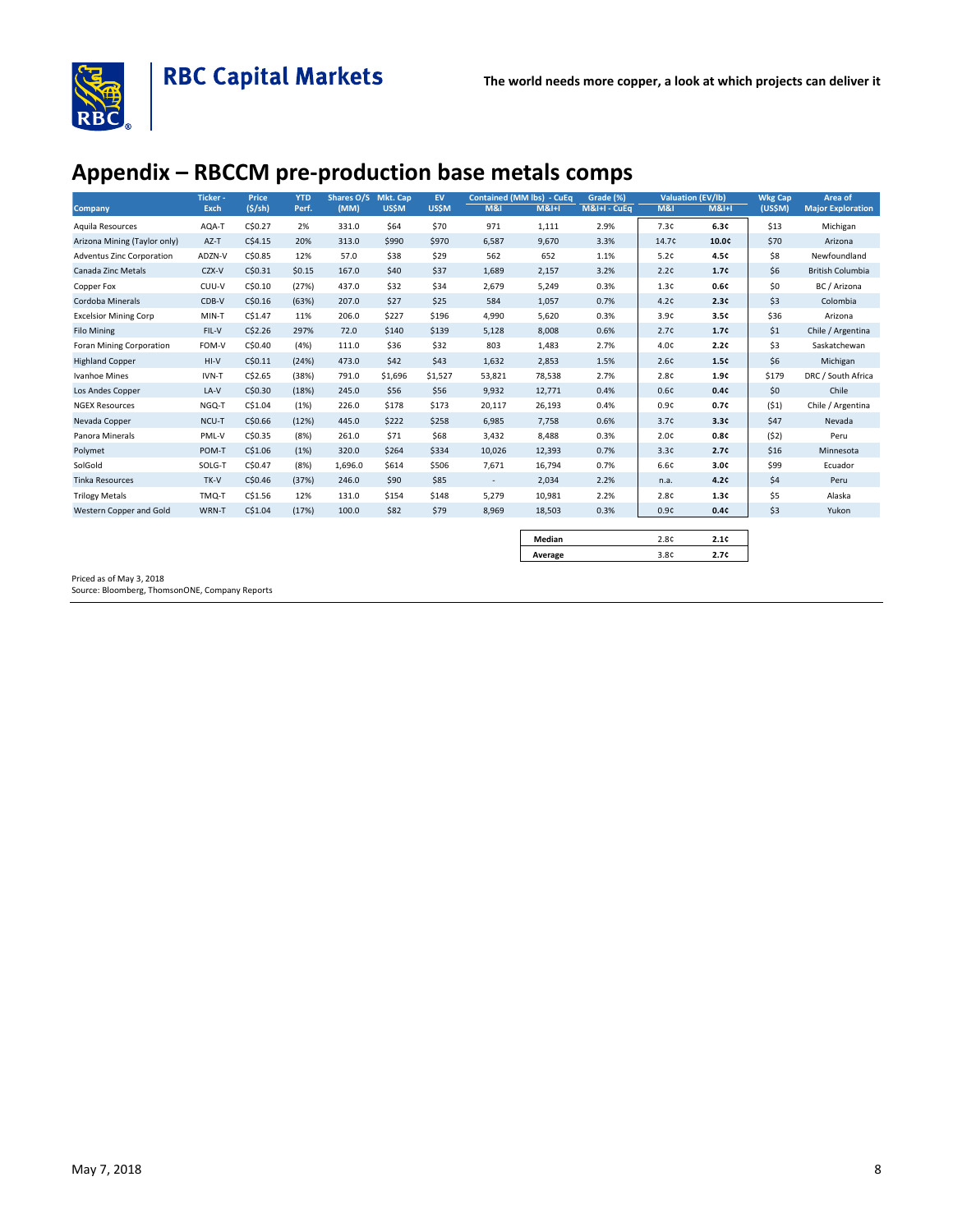



# **Required disclosures**

# **Non-U.S. analyst disclosure**

Sam Crittenden, Alexander Jackson, Stephen D. Walker and Melissa Oliphant (i) are not registered/qualified as research analysts with the NYSE and/or FINRA and (ii) may not be associated persons of the RBC Capital Markets, LLC and therefore may not be subject to FINRA Rule 2241 restrictions on communications with a subject company, public appearances and trading securities held by a research analyst account.

# **Conflicts disclosures**

The analyst(s) responsible for preparing this research report received compensation that is based upon various factors, including total revenues of the member companies of RBC Capital Markets and its affiliates, a portion of which are or have been generated by investment banking activities of the member companies of RBC Capital Markets and its affiliates.

# **Distribution of ratings**

For the purpose of ratings distributions, regulatory rules require member firms to assign ratings to one of three rating categories - Buy, Hold/Neutral, or Sell - regardless of a firm's own rating categories. Although RBC Capital Markets' ratings of Top Pick/ Outperform, Sector Perform, and Underperform most closely correspond to Buy, Hold/Neutral and Sell, respectively, the meanings are not the same because our ratings are determined on a relative basis.

| <b>Distribution of ratings</b>         |                                      |         |                           |         |  |  |  |  |  |
|----------------------------------------|--------------------------------------|---------|---------------------------|---------|--|--|--|--|--|
|                                        | RBC Capital Markets, Equity Research |         |                           |         |  |  |  |  |  |
|                                        | As of 31-Mar-2018                    |         |                           |         |  |  |  |  |  |
|                                        |                                      |         | <b>Investment Banking</b> |         |  |  |  |  |  |
|                                        |                                      |         | Serv./Past 12 Mos.        |         |  |  |  |  |  |
| Rating                                 | Count                                | Percent | Count                     | Percent |  |  |  |  |  |
| <b>BUY [Top Pick &amp; Outperform]</b> | 865                                  | 53.49   | 275                       | 31.79   |  |  |  |  |  |
| <b>HOLD [Sector Perform]</b>           | 667                                  | 41.25   | 147                       | 22.04   |  |  |  |  |  |
| SELL [Underperform]                    | 85                                   | 5.26    | 7                         | 8.24    |  |  |  |  |  |

# **Conflicts policy**

RBC Capital Markets Policy for Managing Conflicts of Interest in Relation to Investment Research is available from us on request. To access our current policy, clients should refer to

[https://www.rbccm.com/global/file-414164.pdf](https://www.rbccm.com/global/file-414164.pdf?)

or send a request to RBC Capital Markets Research Publishing, P.O. Box 50, 200 Bay Street, Royal Bank Plaza, 29th Floor, South Tower, Toronto, Ontario M5J 2W7. We reserve the right to amend or supplement this policy at any time.

# **Dissemination of research and short-term trade ideas**

RBC Capital Markets endeavors to make all reasonable efforts to provide research simultaneously to all eligible clients, having regard to local time zones in overseas jurisdictions. RBC Capital Markets' equity research is posted to our proprietary website to ensure eligible clients receive coverage initiations and changes in ratings, targets and opinions in a timely manner. Additional distribution may be done by the sales personnel via email, fax, or other electronic means, or regular mail. Clients may also receive our research via third party vendors. RBC Capital Markets also provides eligible clients with access to SPARC on the Firms proprietary INSIGHT website, via email and via third-party vendors. SPARC contains market color and commentary regarding subject companies on which the Firm currently provides equity research coverage. Research Analysts may, from time to time, include short-term trade ideas in research reports and / or in SPARC. A short-term trade idea offers a short-term view on how a security may trade, based on market and trading events, and the resulting trading opportunity that may be available. A short-term trade idea may differ from the price targets and recommendations in our published research reports reflecting the research analyst's views of the longer-term (one year) prospects of the subject company, as a result of the differing time horizons, methodologies and/or other factors. Thus, it is possible that a subject company's common equity that is considered a long-term 'Sector Perform' or even an 'Underperform' might present a short-term buying opportunity as a result of temporary selling pressure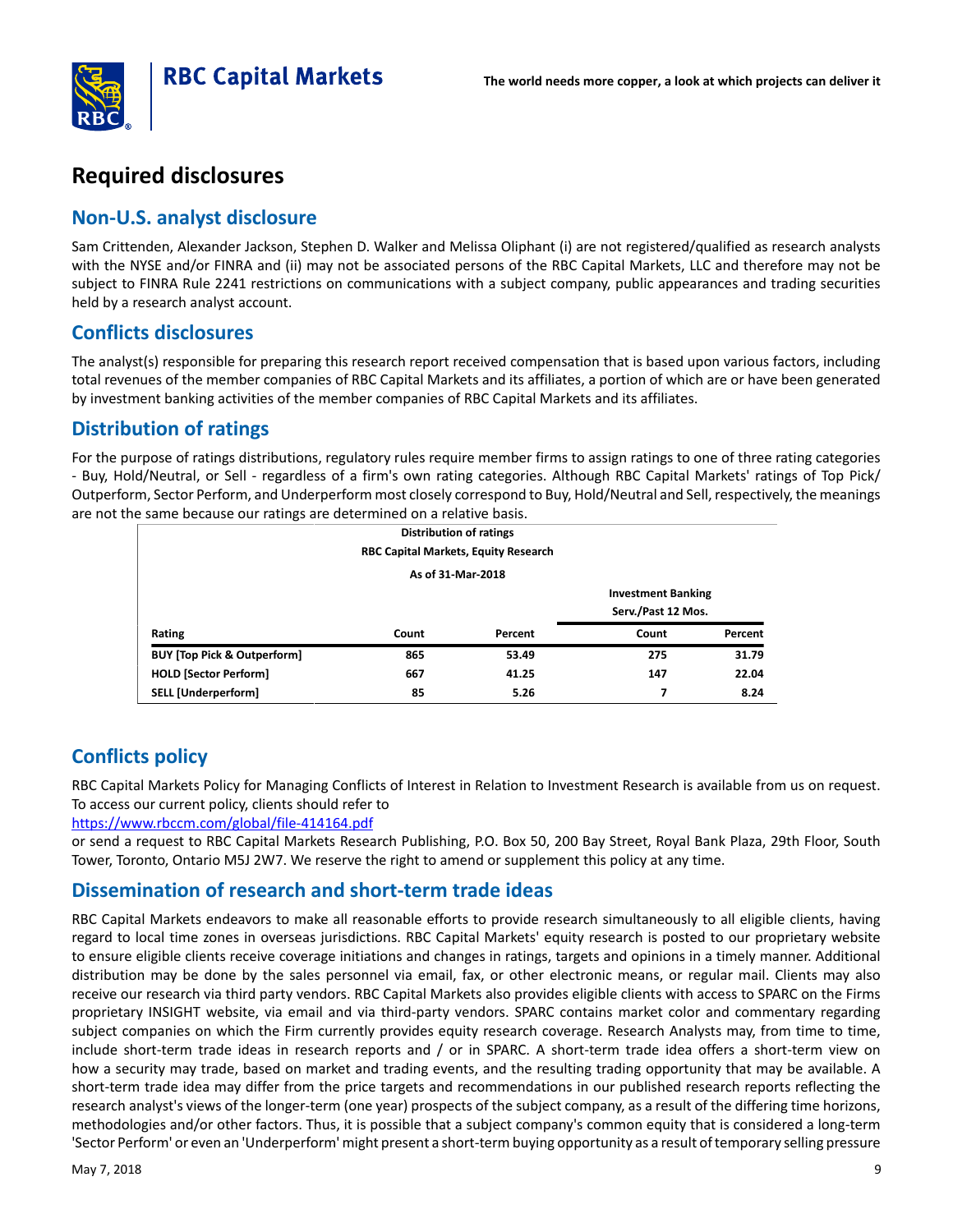

in the market; conversely, a subject company's common equity rated a long-term 'Outperform' could be considered susceptible to a short-term downward price correction. Short-term trade ideas are not ratings, nor are they part of any ratings system, and the firm generally does not intend, nor undertakes any obligation, to maintain or update short-term trade ideas. Short-term trade ideas may not be suitable for all investors and have not been tailored to individual investor circumstances and objectives, and investors should make their own independent decisions regarding any securities or strategies discussed herein. Please contact your investment advisor or institutional salesperson for more information regarding RBC Capital Markets' research.

For a list of all recommendations on the company that were disseminated during the prior 12-month period, please click on the following link: <https://rbcnew.bluematrix.com/sellside/MAR.action>

The 12 month history of SPARCs can be viewed at <https://www.rbcinsightresearch.com>.

### **Analyst certification**

All of the views expressed in this report accurately reflect the personal views of the responsible analyst(s) about any and all of the subject securities or issuers. No part of the compensation of the responsible analyst(s) named herein is, or will be, directly or indirectly, related to the specific recommendations or views expressed by the responsible analyst(s) in this report.

# **Third-party-disclaimers**

The Global Industry Classification Standard ("GICS") was developed by and is the exclusive property and a service mark of MSCI Inc. ("MSCI") and Standard & Poor's Financial Services LLC ("S&P") and is licensed for use by RBC. Neither MSCI, S&P, nor any other party involved in making or compiling the GICS or any GICS classifications makes any express or implied warranties or representations with respect to such standard or classification (or the results to be obtained by the use thereof), and all such parties hereby expressly disclaim all warranties of originality, accuracy, completeness, merchantability and fitness for a particular purpose with respect to any of such standard or classification. Without limiting any of the foregoing, in no event shall MSCI, S&P, any of their affiliates or any third party involved in making or compiling the GICS or any GICS classifications have any liability for any direct, indirect, special, punitive, consequential or any other damages (including lost profits) even if notified of the possibility of such damages.

References herein to "LIBOR", "LIBO Rate", "L" or other LIBOR abbreviations means the London interbank offered rate as administered by ICE Benchmark Administration (or any other person that takes over the administration of such rate).

### **Disclaimer**

RBC Capital Markets is the business name used by certain branches and subsidiaries of the Royal Bank of Canada, including RBC Dominion Securities Inc., RBC Capital Markets, LLC, RBC Europe Limited, Royal Bank of Canada, Hong Kong Branch and Royal Bank of Canada, Sydney Branch. The information contained in this report has been compiled by RBC Capital Markets from sources believed to be reliable, but no representation or warranty, express or implied, is made by Royal Bank of Canada, RBC Capital Markets, its affiliates or any other person as to its accuracy, completeness or correctness. All opinions and estimates contained in this report constitute RBC Capital Markets' judgement as of the date of this report, are subject to change without notice and are provided in good faith but without legal responsibility. Nothing in this report constitutes legal, accounting or tax advice or individually tailored investment advice. This material is prepared for general circulation to clients and has been prepared without regard to the individual financial circumstances and objectives of persons who receive it. The investments or services contained in this report may not be suitable for you and it is recommended that you consult an independent investment advisor if you are in doubt about the suitability of such investments or services. This report is not an offer to sell or a solicitation of an offer to buy any securities. Past performance is not a guide to future performance, future returns are not guaranteed, and a loss of original capital may occur. RBC Capital Markets research analyst compensation is based in part on the overall profitability of RBC Capital Markets, which includes profits attributable to investment banking revenues. Every province in Canada, state in the U.S., and most countries throughout the world have their own laws regulating the types of securities and other investment products which may be offered to their residents, as well as the process for doing so. As a result, the securities discussed in this report may not be eligible for sale in some jurisdictions. RBC Capital Markets may be restricted from publishing research reports, from time to time, due to regulatory restrictions and/ or internal compliance policies. If this is the case, the latest published research reports available to clients may not reflect recent material changes in the applicable industry and/or applicable subject companies. RBC Capital Markets research reports are current only as of the date set forth on the research reports. This report is not, and under no circumstances should be construed as, a solicitation to act as securities broker or dealer in any jurisdiction by any person or company that is not legally permitted to carry on the business of a securities broker or dealer in that jurisdiction. To the full extent permitted by law neither RBC Capital Markets nor any of its affiliates, nor any other person, accepts any liability whatsoever for any direct or consequential loss arising from any use of this report or the information contained herein. No matter contained in this document may be reproduced or copied by any means without the prior consent of RBC Capital Markets.

Additional information is available on request.

#### **To U.S. Residents:**

This publication has been approved by RBC Capital Markets, LLC (member FINRA, NYSE, SIPC), which is a U.S. registered broker-dealer and which accepts responsibility for this report and its dissemination in the United States. Any U.S. recipient of this report that is not a registered broker-dealer or a bank acting in a broker or dealer capacity and that wishes further information regarding, or to effect any transaction in, any of the securities discussed in this report, should contact and place orders with RBC Capital Markets, LLC.

#### **To Canadian Residents:**

This publication has been approved by RBC Dominion Securities Inc.(member IIROC). Any Canadian recipient of this report that is not a Designated Institution in Ontario, an Accredited Investor in British Columbia or Alberta or a Sophisticated Purchaser in Quebec (or similar permitted purchaser in any other province) and that wishes further information regarding, or to effect any transaction in, any of the securities discussed in this report should contact and place orders with RBC Dominion Securities Inc., which, without in any way limiting the foregoing, accepts responsibility for this report and its dissemination in Canada. **To U.K. Residents:**

This publication has been approved by RBC Europe Limited ('RBCEL') which is authorized by the Prudential Regulation Authority and regulated by the Financial Conduct Authority ('FCA') and the Prudential Regulation Authority, in connection with its distribution in the United Kingdom. This material is not for general